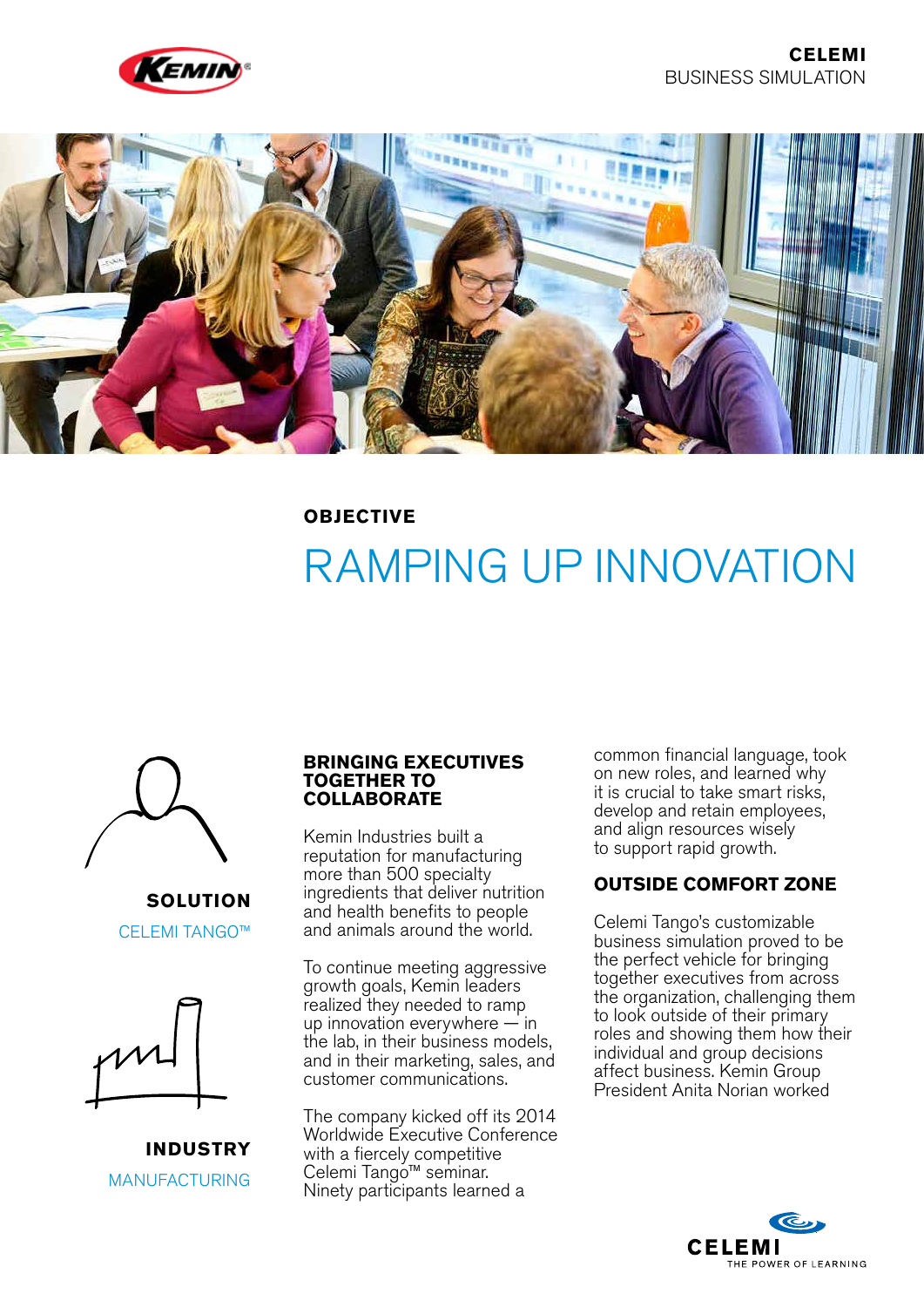

# **QUOTES**

"Our course on operating efficiencies needed a custom capstone exercise where participants could demonstrate mastery of specific profitability and operations levers. Celemi came through!"

Director of Training

"Finally, I can now see how it all fits together, and how the financial terminology used by our leadership team applies directly to most of the decisions we make. I never realized the impact we have on the shareholder"

Participant and Distribution Center Manager

> "The thinking and strategy of the simulation is the perfect complement to our tactical exercises - organized in an exciting way that allows users to understand and appreciate our business objectives. It works - the simulation is everyone's favorite part of the learning experience!"

Learning Executive

"Celemi Tango was especially valuable for new executives because it gave them a broader understanding of other people's roles and helped them build connections quickly through the shared experience."

Tammi Guldenpfennig, Chief Financial Officer, Kemin Industries

with Celemi partner and training consultant Dan Topf and his Management Development International, Inc. team to integrate Kemin's goals and challenges into a realistic twoday experience that drove home the importance of the following:

- **• Tracking Results.** Kemin measures innovation in several long-term ways including ROI on R&D and percentage of sales from new products. While less tangible, several lessons learned through Celemi Tango are already changing the ways that employees work together to achieve their goals.
	- **• Hiring and Developing.** One of the most immediate Celemi Tango take-aways was the importance of getting the right people on board and well-trained. "Teams that didn't go after as many people couldn't go after customers and grow," says Norian. "I think that message hit home clearly. After Celemi Tango, I heard several executives talking about how they needed to fill positions quickly to better serve their customers."

# **BUILDING CONSENSUS**

Mixing teams functionally and geographically built strong relationships between people who don't normally work together.

This was particularly apparent for Chief Financial Officer Tammi Guldenpfenning's team, which struggled to gain consensus and got off to a rockystart:

"At first we didn't think broadly enough," says Guldenpfenning. "Our team, which included U.S. and international sales directors, was made up of strong-willed, opinionated people with a predetermined mindset about how to do things.

We spent too much time trying to figure out what we were supposed to be doing and fell behind. Eventually, we utilized Celemi Tango tools to step back, look at the big picture, consider mutual goals and strategies, and work together."

Guldenpfenning's team worked late planning a merger, only to find out the next morning that the regulatory environment had changed and merging was no longer an option.

After they got over their initial frustration, they regrouped, took out a bank loan, and pulled the company out of near-bankruptcy.

"We regained control by reviewing options, building consensus and moving forward as a unit," says Guldenpfenning. "This is a valuable lesson for a company that is spread out around the world with colleagues from different cultures who speak different languages. I see people who went through Celemi Tango continuing to take this approach."

# **APPRECIATING OTHERS**

Another lesson learned: other people's jobs may be harder than you think.

A sales director on Guldenpfenning's Celemi Tango team who took on finances struggled with recording numbers correctly.

Consequently, the team spent